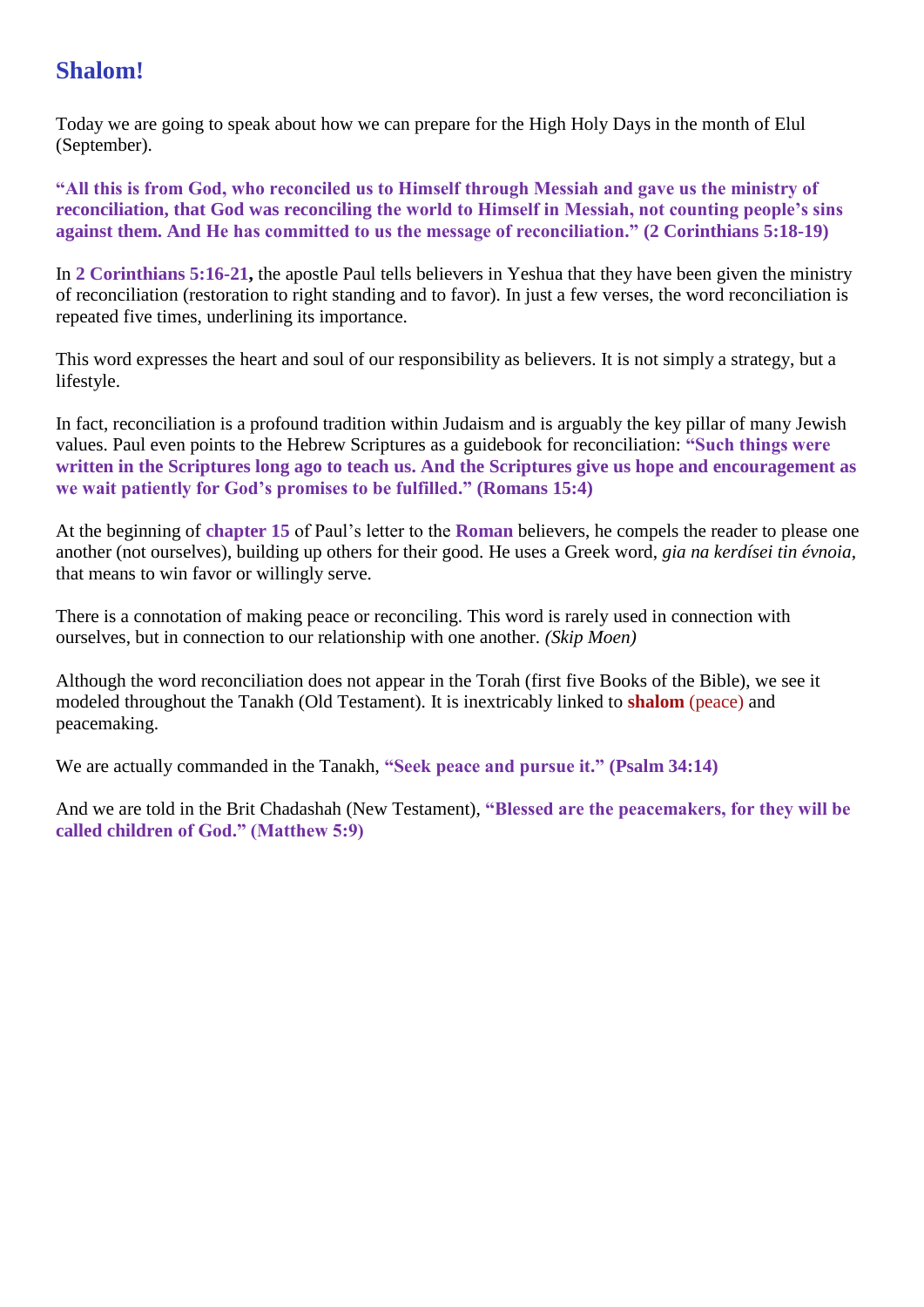

**Sermon On The Mount**, by Carl Bloch

## **What Is Peace?**

In his book, *Torah of Reconciliation*, Rabbi Sheldon Lewis explains the connection between peace and God's Presence.

"**Shalem**, the root of the word **shalom**, connotes completeness, fullness. It has a rich inner texture that brings together such value-laden terms as blessing, life, goodness, kindness, compassion, justice, and learning. Most of all, shalom bears the promise of realizing God's illuminating personal Presence." *(Lewis, p. 4, emphasis added)*

And yet, shalom does not necessarily involve trust. As Skip Moen points out in his blog, though we are to make peace whenever possible, Scripture dictates that we place our confidence, our hope, our trust (**batach**), in God. Scripture only tells us once to place our **batach** in someone other than God: when we read that the **Proverbs 31** kind of wife is worthy of a husband's trust (batach) **(v. 11).**

By contrast, it is common in Scripture to be told not to place our confidence, trust, or to believe (**aman**) in anyone but God, not ourselves, not our riches, not even our closest friend **(Micah 7:5; Psalm 41:9, 118:8-9, 141:3; Jeremiah 9:4; Lamentations 1:2;** and in the **Brit Chadashah: Mark 10:24; Luke 10:3-4; 2 Corinthians 1:9).**

We can gain a firmer understanding of reconciliation and peace by seeing how they are pursued and won or lost by some key people in the Bible.

## **Esau and Jacob Reconcile**

When God asked Jacob to return home after years of hiding from his brother, Esau, Jacob was **"greatly afraid and distressed." (Genesis 32:7)**

Jewish tradition says that Jacob was not only afraid of being killed by his brother Esau, but of killing Esau himself.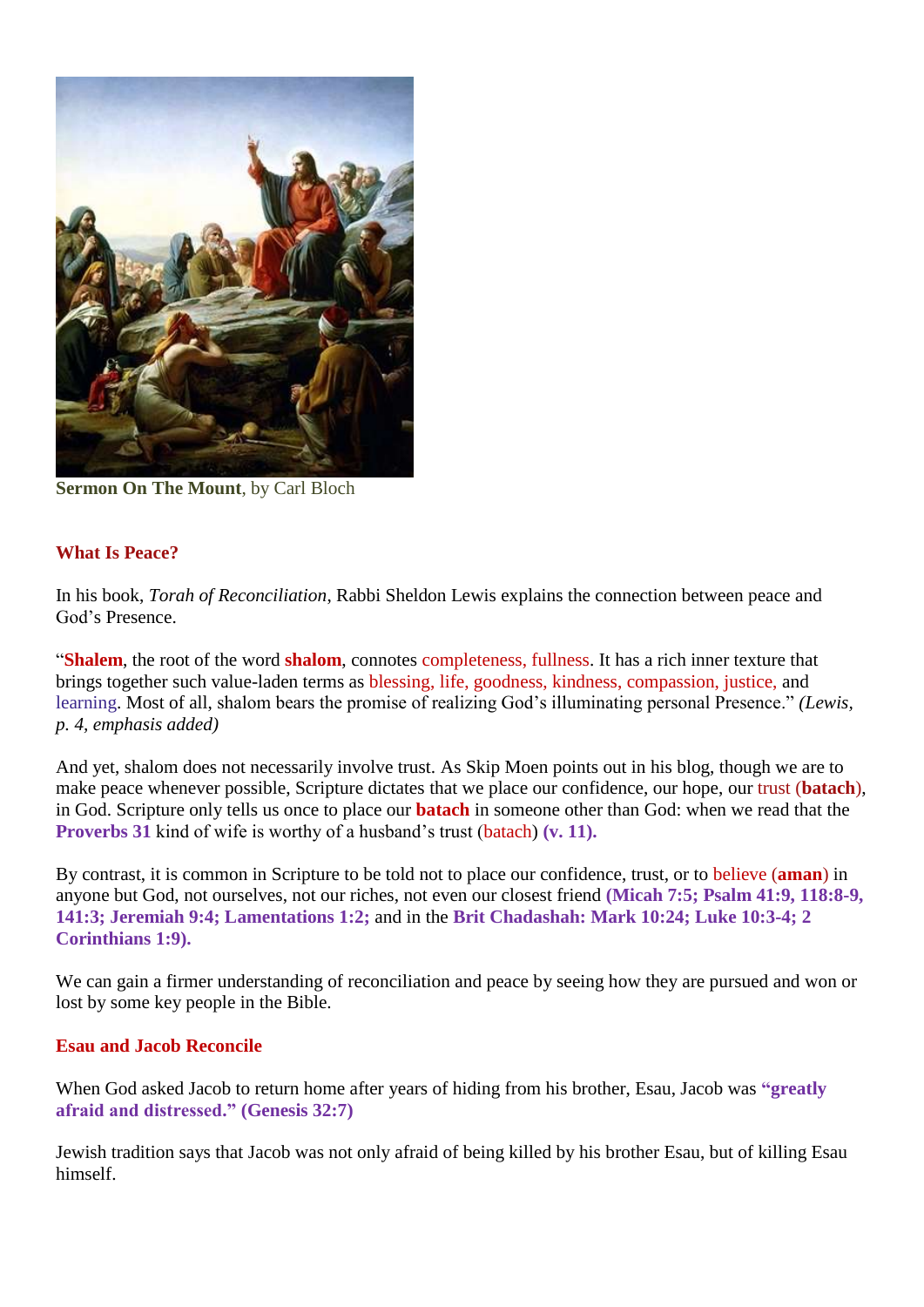The Talmud teaches, "If someone comes to kill you, arise and kill him first" (Sanhedrin 72a); nevertheless, Rabbinic tradition also dictates that whenever possible, it is better to be pursued than to be the pursuer, to be harmed than to be the one who harms, to make peace over war.

# **Therefore, in preparing to meet Esau, Jacob made three strategic moves:**

- 1. He split his camp into two, just in case Esau attacked, a strategy of survival.
- 2. He cried out to God, a strategy of trust, reminding Him of His personal promise to Jacob: **"I will surely do you good, and make your offspring as the sand of the sea, which cannot be numbered for multitude." (Genesis 32:12)**
- 3. He bowed before Esau seven times, a strategy of humility, after presenting him with lavish gifts.

Rabbi Lewis tells us that in taking these steps toward reconciliation, "Jacob is the best example in Torah of personal transformation. He overcomes a deceitful past and grows into a mature man desirous of overcoming hatred. He is willing to take risks to create a new beginning of brotherhood with Esau. His hard work overcomes the pent-up hatred and anger which Esau surely harbored." *(Lewis, p.87)*

In a grand act of **chesed** (covenantal love and mercy), Esau, who perhaps had every fleshly right to continue hating his brother, embraced and kissed him as they both wept. (**Genesis 33:4**)



**The Meeting of Jacob and Esau**, by James Tissot

# **Joseph and His Brothers Reconcile**

Joseph had the power, the opportunity, and many would say the right to avenge himself for the evil his brothers did to him many years earlier. But Joseph matured in Godly wisdom.

When his brothers approached him asking for their very survival, Joseph, now second in command of Egypt, practiced a Jewish dictate that says "a dispute has no **chazaka**, no enduring status." In Jewish law, the legal status of chazaka is presumed to endure indefinitely (as in the status of a kohen or Levite), but when it comes to personal relations, no matter how bitter an argument has become, "there is always an opening and an urgent need to seize that opening in repairing broken bonds with others."

Therefore, "with the power vested in him, he [Joseph] was able to mastermind a compassionate new beginning" and restore his family's unity. *(Lewis, p.94-95)*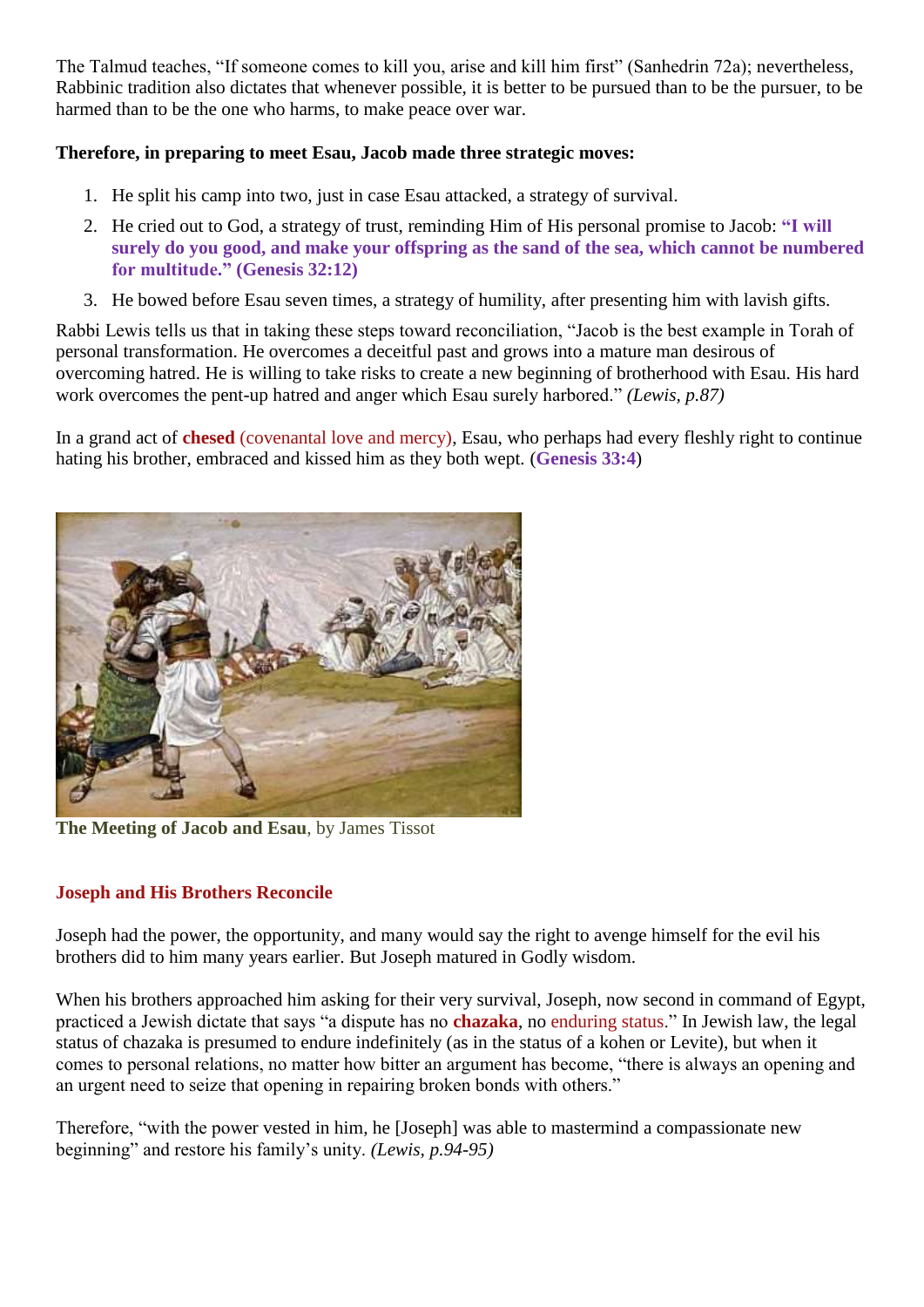

**The Recognition of Joseph by his Brothers**, by Peter von Cornelius

# **Jehu and the Ministry of Reconciliation**

The prophet Elisha anointed King Jehu to reconcile Israel back to God.

The king recognized, however, that peace could not exist within Israel and especially between God and His people as long as they placed their trust in false gods and in evil people. He asked, **"What peace can there be, so long as the whorings and the sorceries of your mother Jezebel are so many?" (2 Kings 9:22)**

Sadly, Jehu only partially cleansed the nation. He killed the false prophets of Baal and the evil Queen Jezebel who led Israel into such intense idolatry. He also shattered many of the statues that the people worshiped. Most importantly, however, the people's hearts were not cleansed of their idolatrous desires.

Because the people only partially cleansed their hearts and practices, full peace and reconciliation with God was not restored, and Israel began to lose its battles and territories.

## **Reconciliation, Teshuvah, and Tikkun Olam**

Reconciliation/ restoration is not only related to peace, it is connected to the Jewish values of teshuvah and tikkun olam.

**Teshuvah** is Hebrew for repentance and is based on the verb **lashuv**, which means to return.

The idea of **tikkun olam** (**עולם תיקון**/repairing the world) is a Jewish value directed toward doing good in order to bring about good results or to repair the damage that has been done by others. Although originally interpreted by Orthodox Judaism to mean the wiping out of all idolatry in the world, it later came to suggest acting in a way so as to benefit the world.

Teshuvah is of great importance to the Jewish people, especially during the High Holy Days, which include the Days of Awe (Ten Days of Repentance) between Rosh Hashanah (Tishrei 1) and Yom Kippur (Tishrei 10).

The entire month of Elul (the sixth month of the Biblical calendar) is set aside for teshuvah in preparation for these High Holy Days.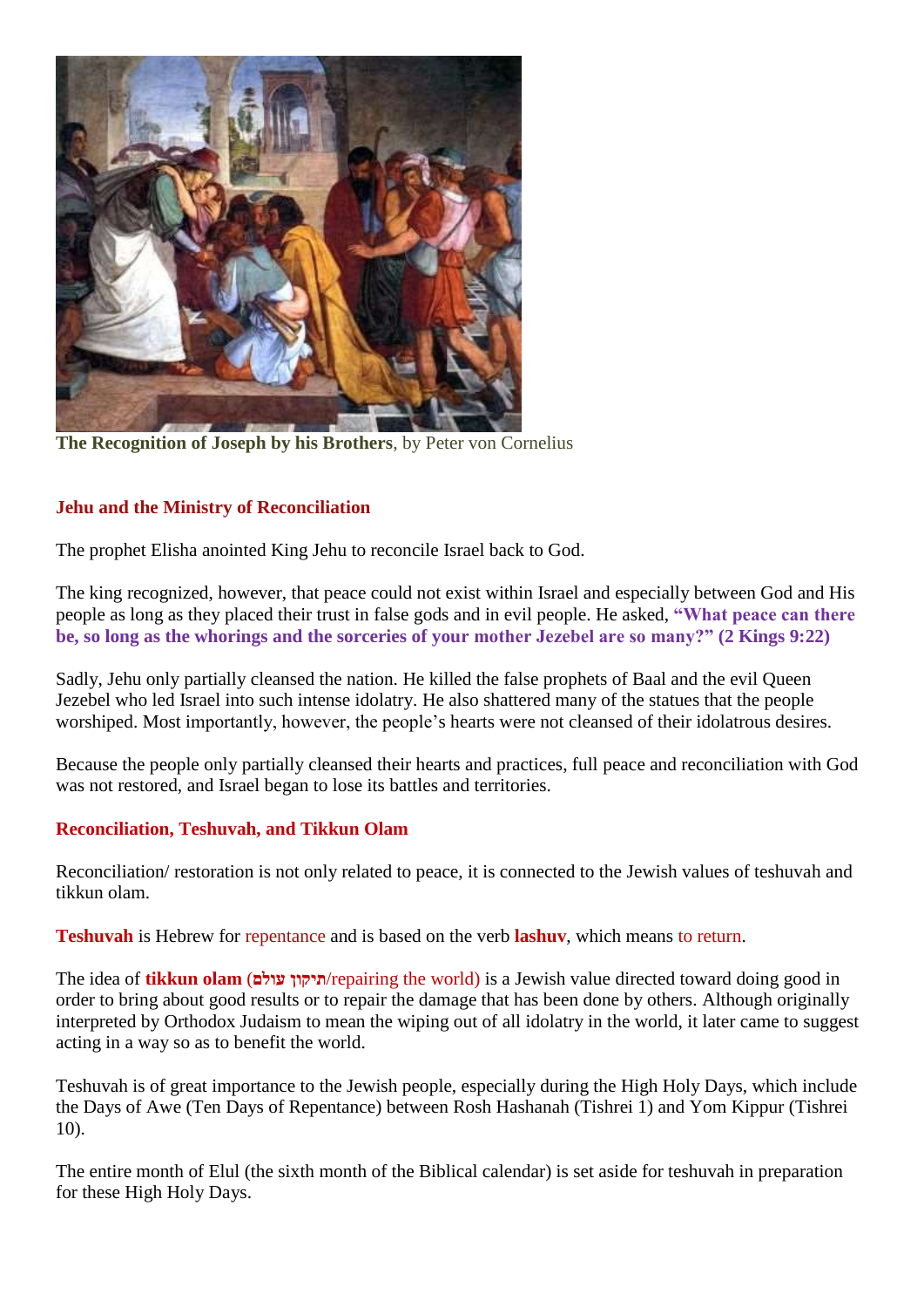The medieval scholar Maimonides instructs us about teshuvah: "What is repentance? It consists in this, that the sinner abandon his sin, remove it from his thoughts, and resolve in his heart never to repeat it."

Teshuvah is a turning toward both God and man. We understand that it is a five-step process:

- 1. Recognition of our sins;
- 2. Confessing our sins to those we have hurt and asking for forgiveness;
- 3. Ceasing from the sin;
- 4. Demonstrating remorse and regret for the sin;
- 5. Resolving to live in a new way by refraining from the sin in the future. *(John J. Parsons)*

Yom Kippur itself is an annual ritual of reconciliation (or atonement) between the people and God. This day of reconciliation requires that the individual take responsibility for their part in personal conflicts.

Traditionally, we cannot come before God in search of reconciliation when the sin that separates us from Him involves another person. We must first go and be reconciled with that person and then come to God. Of course, we see that same sentiment expressed in the Brit Chadashah (New Testament): **"Therefore, if you are offering your gift at the altar and there remember that your brother or sister has something against you, leave your gift there in front of the altar. First go and be reconciled to them; then come and offer your gift." (Matthew 5:23-24)**

We should be quick to come to such reconciliation, but to do so means that one person must first take personal responsibility for his or her own action. If not, there can be no movement toward reconciliation.

One example of this is a husband and wife who have become emotionally distant. Reconciliation begins when at least one of the warring couple stops playing the blame game and takes steps toward accepting responsibility for his or her own actions.

As in a marriage, we fail to achieve reconciliation with God when we play the blame game with Him.

"On Yom Kippur, we stand before God, hand on heart and say, 'God: it's not your fault. We take responsibility. We are not who we should be, so life is not what it could be. We are the problem in the relationship, not You.'" It is only when we begin to take responsibility that reconciliation with God is possible, writes Rabbi Shaul Rosenblatt. *(Aish)*

# **Ministry of Reconciliation**

Just as in Judaism, reconciliation is germane to Christianity. Drawing from Paul's teaching in Second Corinthians, the great Christian minister and teacher, C. H. Spurgeon explained how God, through Messiah, has reconciled mankind to Himself after the "fall" of Adam and Eve.

In a sermon given in 1908 Spurgeon said, "And, next, I again remind you that the reconciling work on God's part is already done. He 'has given to us the ministry of reconciliation,' but He 'reconciled us to Himself by Jesus Christ.' When Jesus hung upon the Cross, when Jesus died, when Jesus rose again, everything was done that was necessary in order that God might be able to forgive the guilty and receive them to His bosom! Nothing can be added to Christ's completed work, of which He said, 'It is finished.'" *(Spurgeon Gems)*

In his Letter to the **Ephesians**, Paul also writes of the reconciliation between Gentile and Jew (**2:12-20**) by the breaking down of the wall of hostility between man and God: **"But now in Yeshua HaMashiach you who once were far away have been brought near by the blood of Mashiach. For He Himself is our peace, who has made the two groups one and has destroyed the barrier, the dividing wall of hostility." (Ephesians 2:12-14)**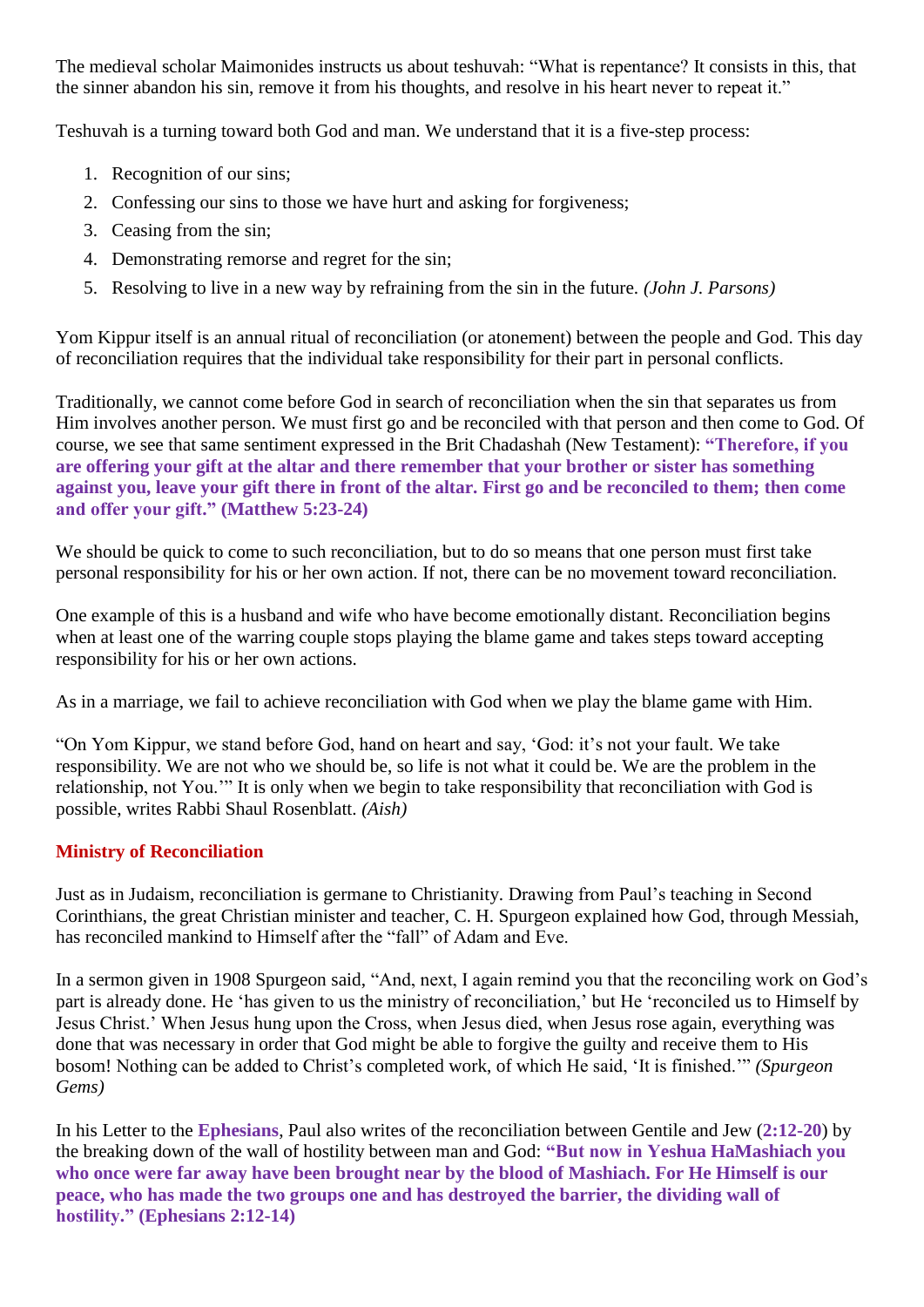

Adam and Eve fresco in Germany's Speyer Cathedral

# **Arab Jewish Reconciliation Through Messiah**

Situated in Jerusalem, many Messianic ministries have gone a long way toward uniting Jewish and Arab believers.

Many of these Arab believers are from the Gaza Strip and the Palestinian Authority and have roots that go back to deep hostility toward Jews and the Jewish state.

Accepting Yeshua has created a fundamental change in their lives, which is exhibited each summer when the ministry holds its conference and outreach, Elav.

At this yearly conference it is common to see Arabs with Hamas backgrounds sharing their testimony of overcoming darkness by accepting the Jewish Messiah, and praying together with Jewish believers, many of whom are still wearing their Israel Defense Forces (IDF) army uniforms. In fact, these Arab Believers are risking their lives simply by attending the conference.

But, sadly, such events are not necessarily the norm for Israeli society, as an Israeli Jewish believer of the Jerusalem Institute of Justice writes on the Musalha website. He notes the precarious position of Jewish believers in Israeli society in general and how they, and especially the younger generation, must work to see themselves accepted as cultural equals.

He says that most Messianic congregations in Israel do not focus on relationships with Arab believers, focusing rather on what they perceive to be more pressing problems.

He says that most congregational leaders are overtaxed with work, fulfilling several congregational roles and do not have the time to receive training in such areas as reconciliation. He says that both sides must recognize the importance of this issue and that believers should set an example for others in their own nations. The writer contends that as younger generations of believers become less pressured to prove their identities as Jews and as Israelis, there will be new opportunities to create bridges with the Arab believing community in Israel and Palestine.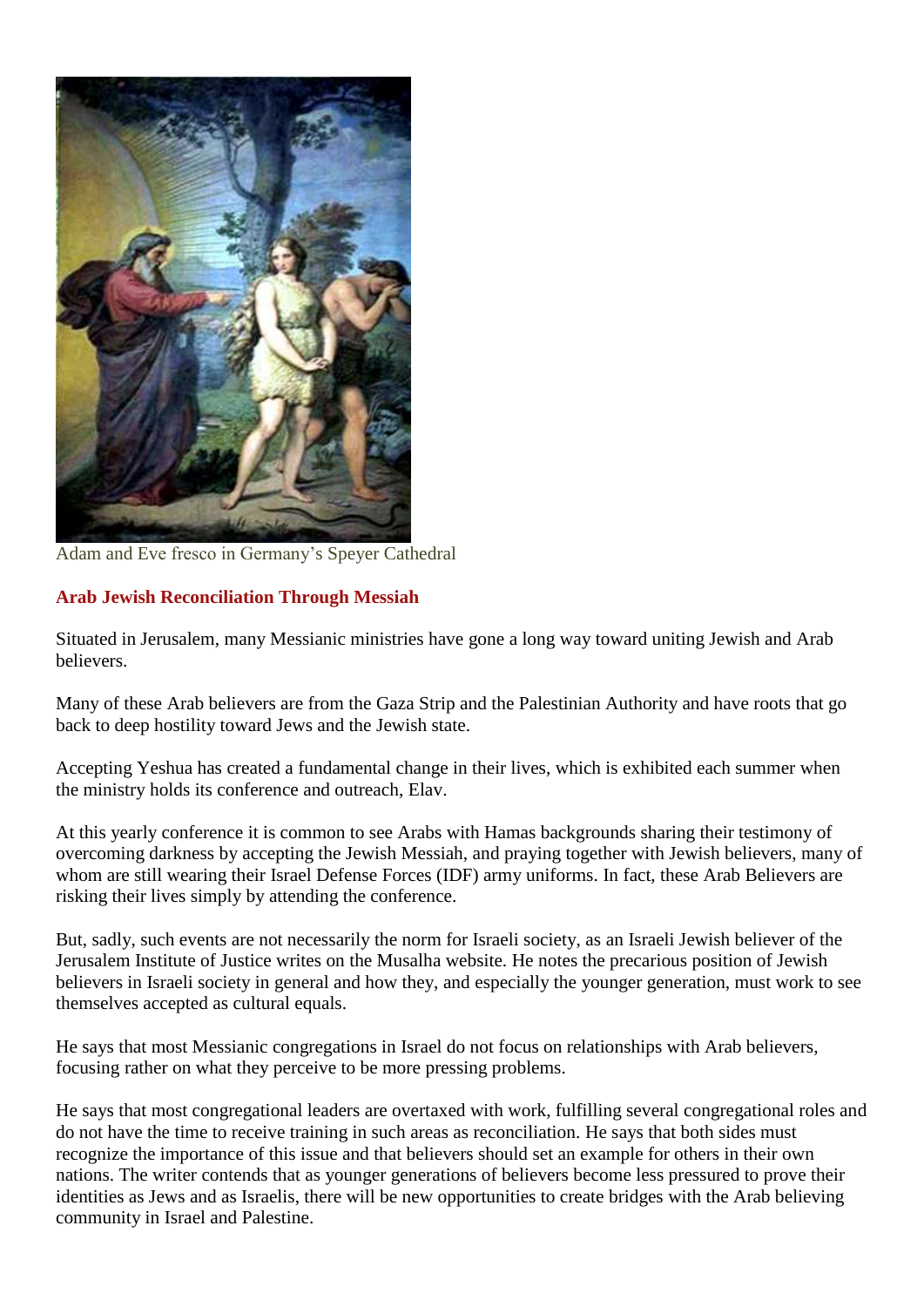Such reconciliation would be a testimony to other Arabs and Jews alike, showing that while political unity might not yet be possible, spiritual unity, peace, and reconciliation through Yeshua is.

# **Provocative Reconciliation: Reflections on the New Jewish Statement on Christianity**

Each of us is responsible to take steps toward reconciliation, toward shalom. Sometimes the realization of this brings about unique initiatives.

Efforts within Judaism to bring about reconciliation between Jews and Gentiles include those of 170 Jewish leaders representing all branches of Judaism who have signed a statement indicating eight points of common ground and shared purpose between Christians and Jews.

The statement is called **Dabru Emet** (Speak Truth) and comes in response to what it refers to as "an unprecedented shift in Jewish and Christian relations."

It calls for a thoughtful response to changing positions of the Catholic Church and Christianity in general toward Judaism and the Jewish people.

It recognizes our shared roots of faith while also calling attention to what it calls "irreconcilable differences." Pointing to the Holocaust, it recognizes the role that historical Christian teachings played but does not equate Nazism with Christianity. It also recognizes the role played by many Christians in saving Jews. *(Jewish Christian Relations)*

In 1990, through the leadership of Cardinal Cassidy, the Catholic Church began a process of reflection and repentance with respect to its relationship with the Jewish people.

This resulted in the historic statement, "We Remember," through which the Church asks for forgiveness for past actions toward the Jews.

In announcing his project to assess the relationship of the Church to the Jews, Cardinal Cassidy used the term *teshuvah*.

Rabbi Jack Bemporad remarked on the document at the Pontifical North American College in Vatican City. *(Center for Interreligious Understanding on Repentance and Reconciliation)*

He, too, describes repentance and reconciliation as a changed relationship between people, and between oneself and God.

"The Hebrew word teshuvah used in some of the bishops' statements and in the document 'We Remember,' clearly affirms that now and henceforth the Catholic community has learned that a new relationship must exist between the Church and the Jewish people," he said.

He adds: "I am sure that Cardinal Cassidy was fully aware of Maimonides' statement that true repentance meant to face the same situation and act differently. As we have seen, the Pope embodied teshuvah in the Maimonidean sense in his many statements and actions directed toward reconciliation.

"And teshuvah, was also embodied in the agreement establishing full diplomatic relations between Israel and the Holy See when it provided for united effort on the part of the Catholic Church everywhere to fight anti-Semitism wherever it may occur." *(ciunow)*

Of course, such efforts by the Catholic Church are important, encouraging, and welcome. Many Pentecostal churches have also made efforts to bring about reconciliation with the Jews, efforts which are indeed necessary.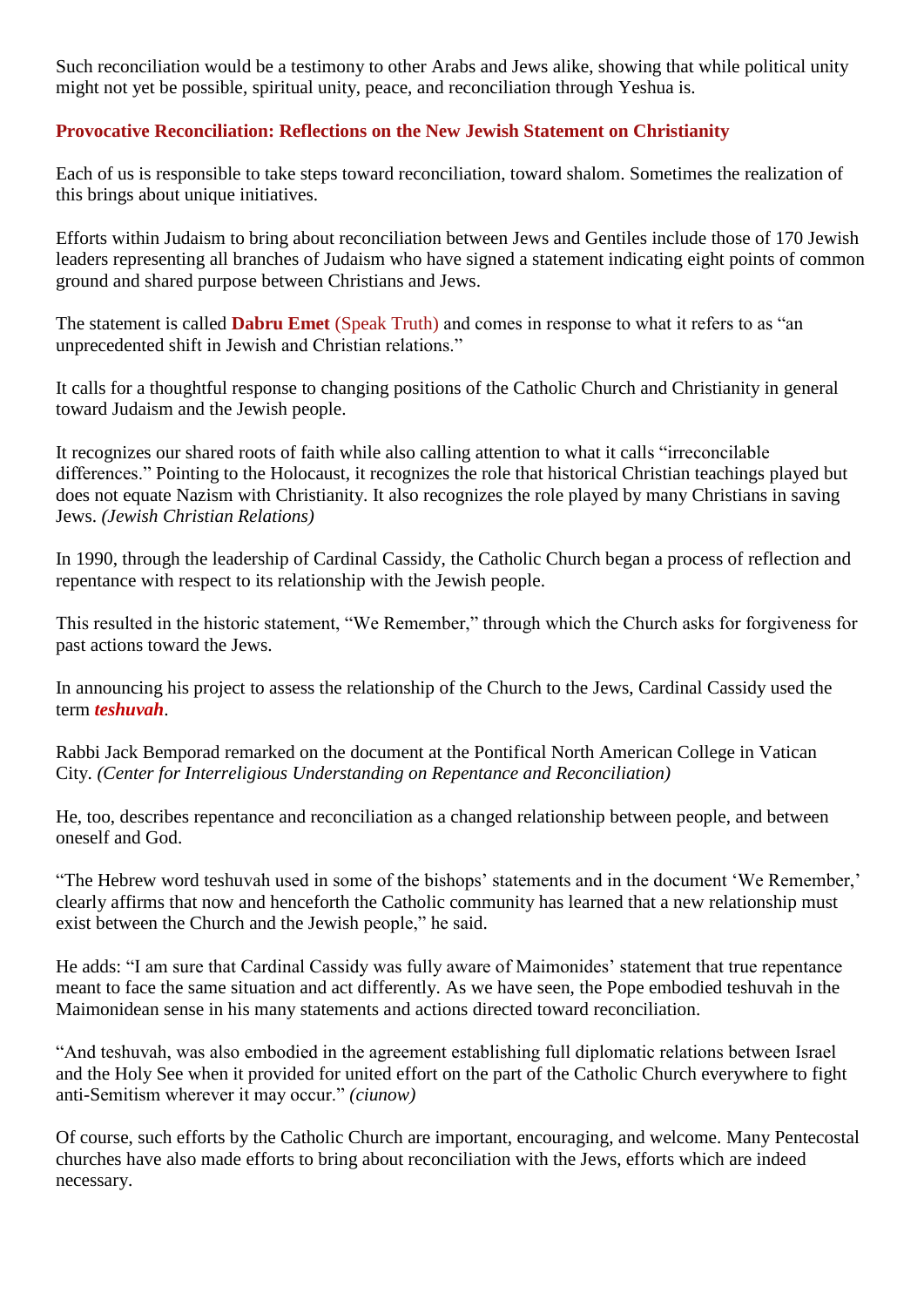Believers everywhere must take to heart the ministry of reconciliation and leave no stone unturned in seeking reconciliation between Christians and Jews, between fellow believers, between family members, and wherever we can bring the Good News of Yeshua. Still, a true and real reconciliation is required not only between God and each individual, but also the entire world. This will only happen fully when the Messiah returns.

In the words of the disciple John we say, **"Amen. Come, Adon Yeshua." (Revelation 22:20)**

In the meantime, may we be found alert and busy doing the Master's business.

**""In the last days, God says, I will pour out my Spirit on all people. Your sons and daughters will prophesy.... Even on My servants, both men and women, I will pour out my Spirit in those days, and they will prophesy.... I will show wonders in the heavens above and signs on the earth below... and all who call on the name of the Lord will be saved." (Acts 2:17-21)**

# **Shalom!**

Oggi parleremo di come possiamo prepararci alle festività del mese di Elul (Settembre) chiamati Alti Giorni.

**"Ora tutte le cose sono da Hashem (Dio), che ci ha riconciliati a sé per mezzo di Yeshua (Gesù Cristo) e ha dato a noi il ministero della riconciliazione, poiché Hashem (Dio) ha riconciliato il mondo con sé in Yeshua (Gesù Cristo), non imputando agli uomini i loro falli, ed ha posto in noi la parola della riconciliazione." (2 Corinzi 5:18-19)**

In **2 Corinzi 5:16-21**, l'apostolo Paolo dice ai credenti in **Yeshua (Gesù Cristo)** di aver ricevuto il ministero della riconciliazione (ripristino della retta posizione nei confronti di Hashem (Dio) e conseguente Suo favore). In pochi versi, la parola riconciliazione viene ripetuta cinque volte nei versetti appena letti, sottolineandone l'importanza. Questa parola esprime il cuore e l'anima con cui dobbiamo prendere la nostra responsabilità di credenti in **Yeshua (Gesù Cristo)**. Non è semplicemente una strategia, ma uno stile di vita.

In effetti, la riconciliazione è una tradizione profonda all'interno del Giudaismo ed è probabilmente il pilastro chiave di molti valori Ebraici. L'apostolo Paolo indica persino le Scritture Ebraiche come guida per la riconciliazione: **"Infatti tutte le cose che furono scritte in passato furono scritte per nostro ammaestramento, affinché mediante la perseveranza e la consolazione delle Scritture noi riteniamo la speranza." (Romani 15:4)**

All'inizio del **capitolo 15** della lettera dell'apostolo Paolo ai credenti **Romani**, egli costringe il lettore a compiacere gli altri (non noi stessi), costruendo insieme agli altri la vita in **Yeshua (Gesù Cristo)** per portare bene prima agli altri e poi a noi. L'apostolo Paolo usa una parola Greca, *gia na kerdísei tin évnoia*, che significa ottenere favore o servire volentieri.

Si comprende che c'è una connotazione fra il fare pace e il riconciliare. Questa parola viene usata raramente in relazione a noi stessi, ma in relazione alla nostra relazione reciproca. *(Skip Moen)* Sebbene la parola riconciliazione non appaia nella Torah (primi cinque libri della Bibbia), vediamo la parola riconciliazione modellata in tutto il Tanakh (Antico Testamento). Essa è indissolubilmente legata allo Shalom (Pace) e alla Pacificazione. In realtà siamo comandati nel Tanakh, **"cerca la pace e procacciala." (Salmi 34:14)** E ci viene detto nel Brit Chadashah (Nuovo Patto/Testamento), **"Beati gli operatori di pace, perché saranno chiamati figli di Hashem (Dio)". (Matteo 5:9)**

# **Che Cos'è La Pace?**

Nel suo libro, La Tora di Riconciliazione, il Rabbino Sheldon Lewis spiega il legame tra pace e presenza di Hashem (Dio). "Shalem, la radice della parola shalom, connota completezza, pienezza. Ha una ricca trama interiore che riunisce termini carichi di valore come benedizione, vita, bontà, gentilezza, compassione,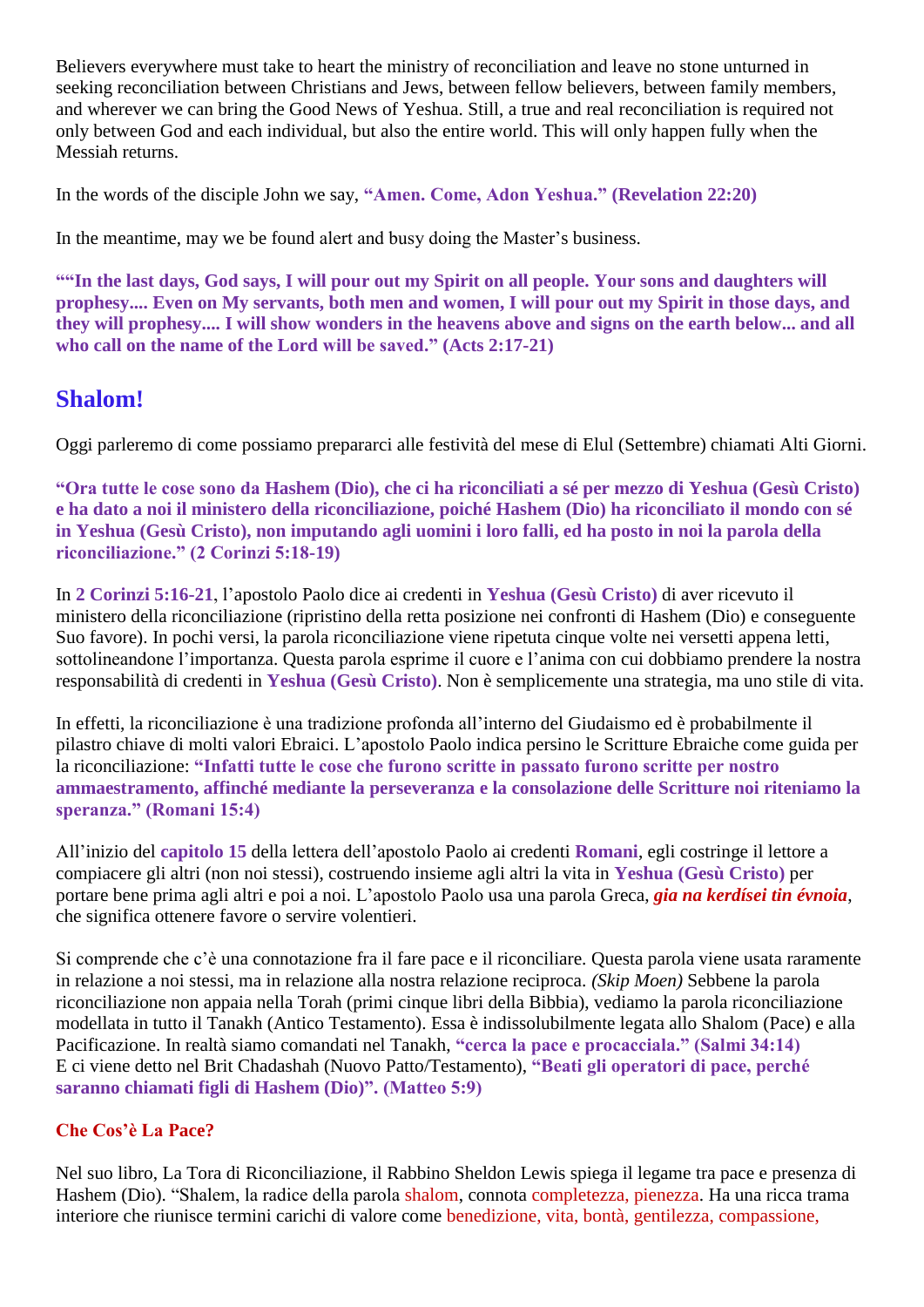giustizia e apprendimento. Soprattutto, Shalom porta la promessa di realizzare la Presenza personale illuminante di Hashem (Dio)." (*Lewis, p.4, enfasi aggiunta*)

Eppure, Shalom non implica necessariamente fiducia. Come sottolinea Skip Moen nel suo blog, anche se dobbiamo fare la pace ogni volta che sia possibile, la Scrittura Biblica ci impone di riporre la nostra speranza, la nostra fiducia (batach), in Hashem (Dio). Le Scritture Bibliche ci dicono solo una volta di collocare il nostro batach in qualcuno diverso da Hashem (Dio): quando leggiamo che della moglie in **Proverbi 31** che è degna della fiducia di un marito (batach) (**v.11**). Al contrario, nella Scrittura Biblica è comune sentirsi dire di non riporre la nostra fiducia, o di credere (aman) in nessuno tranne Hashem (Dio), non in noi stessi, non nelle nostre ricchezze, nemmeno nel nostro più caro amico (**Michea 7:5; Salmo 41:9, 118:8-9, 141:3; Geremia 9:4; Lamentazioni 1:2**; e nel Brit Chadashah (Nuovo Patto/Testamento): **Marco 10:24; Luca 10:3-4; 2 Corinzi 1:9**). Possiamo ottenere una comprensione più solida della riconciliazione e della pace vedendo come vengono perseguite, vinte o perse da alcune persone chiave della Bibbia.

#### **La Riconciliazione di Esaù e Yaakov (Giacobbe)**

Quando Hashem (Dio) chiese a Yaakov (Giacobbe) di tornare a casa dopo anni di clandestinità per scappare da suo fratello Esaù che voleva ucciderlo, Yaakov (Giacobbe) era **"molto spaventato e angosciato". (Genesi 32:7)** La tradizione Ebraica afferma che Giacobbe non solo aveva paura di essere ucciso da suo fratello Esaù, ma di uccidere lui stesso Esaù, quindi egli aveva paura delle sue stesse azioni nella carne.

Il Talmud insegna: "Se qualcuno viene ad ucciderti, alzati e uccidilo per primo" (Sanhedrin 72a); nondimeno, la tradizione rabbinica impone anche che, quando possibile, è meglio essere perseguitati che perseguitare, essere danneggiati piuttosto che essere coloro che fanno del male, portare pace nella guerra.

### **Pertanto, mentre Yaakov (Giacobbe) si preparava a incontrare Esaù, Yaakov (Giacobbe) fece tre mosse strategiche:**

 **1. Egli divise il suo accampamento in due parti, nel caso in cui Esaù avesse attaccato, questa era una strategia di sopravvivenza per una porzione della sua gente.**

 **2. Egli gridò ad Hashem (Dio), quindi usò una strategia di fiducia in Hashem (Dio), ricordandogli la Sua promessa personale fatta a Yaakov (Giacobbe) tempo prima: "E tu dicesti: "Certo, io ti farò del bene e farò diventare la tua discendenza come la sabbia del mare, che non si può contare tanto è numerosa". (Genesi 32:12)**

 **3. Egli si inchinò davanti a Esaù sette volte, questa fu una strategia di umiltà e richiesta di perdono davanti al fratello, dopo avergli regalato doni sontuosi.**

Il rabbino Lewis ci dice che nel compiere questi passi verso la riconciliazione, "Yaakov (Giacobbe) è il miglior esempio nella Torah di trasformazione personale. Egli supera un passato ingannevole e diventa un uomo maturo nello spirito di Hashem (Dio) desideroso di superare l'odio altrui. È disposto a correre dei rischi per creare un nuovo inizio di fratellanza con Esaù. Il suo duro lavoro interiore di riconciliazione con il suo passato supera l'odio e la rabbia repressi che Esaù certamente nutriva per lui". *(Lewis, p.87)*

In un grande atto di **chesed** (**amore e misericordia basato sull'alleanza con Hashem (Dio)**), Esaù, che forse aveva ogni diritto carnale per continuare a odiare suo fratello, lo abbracciò e lo baciò mentre piangevano entrambi. **(Genesi 33:4)**

#### **Riconciliazione di Ben Yosef (Giuseppe) e i Suoi Fratelli**

**Ben Yosef (Giuseppe)** aveva il potere, l'opportunità di vendetta quando era in Egitto e molti avrebbero detto che aveva il diritto di vendicarsi del male che i suoi fratelli gli avevano fatto molti anni prima. Ma **Ben Yosef (Giuseppe)** maturò nella sapienza divina. Quando i suoi fratelli gli si avvicinarono per chiedere la loro stessa sopravvivenza, **Ben Yosef (Giuseppe)**, era secondo al comando dell'Egitto. Egli mise in pratica un dettato Ebraico che dice che "una disputa non ha **chazaka**, nessun status duraturo". Nella legge Ebraica, si presume che lo stato legale di chazaka che significa essere supportato/a indefinitamente (come nello stato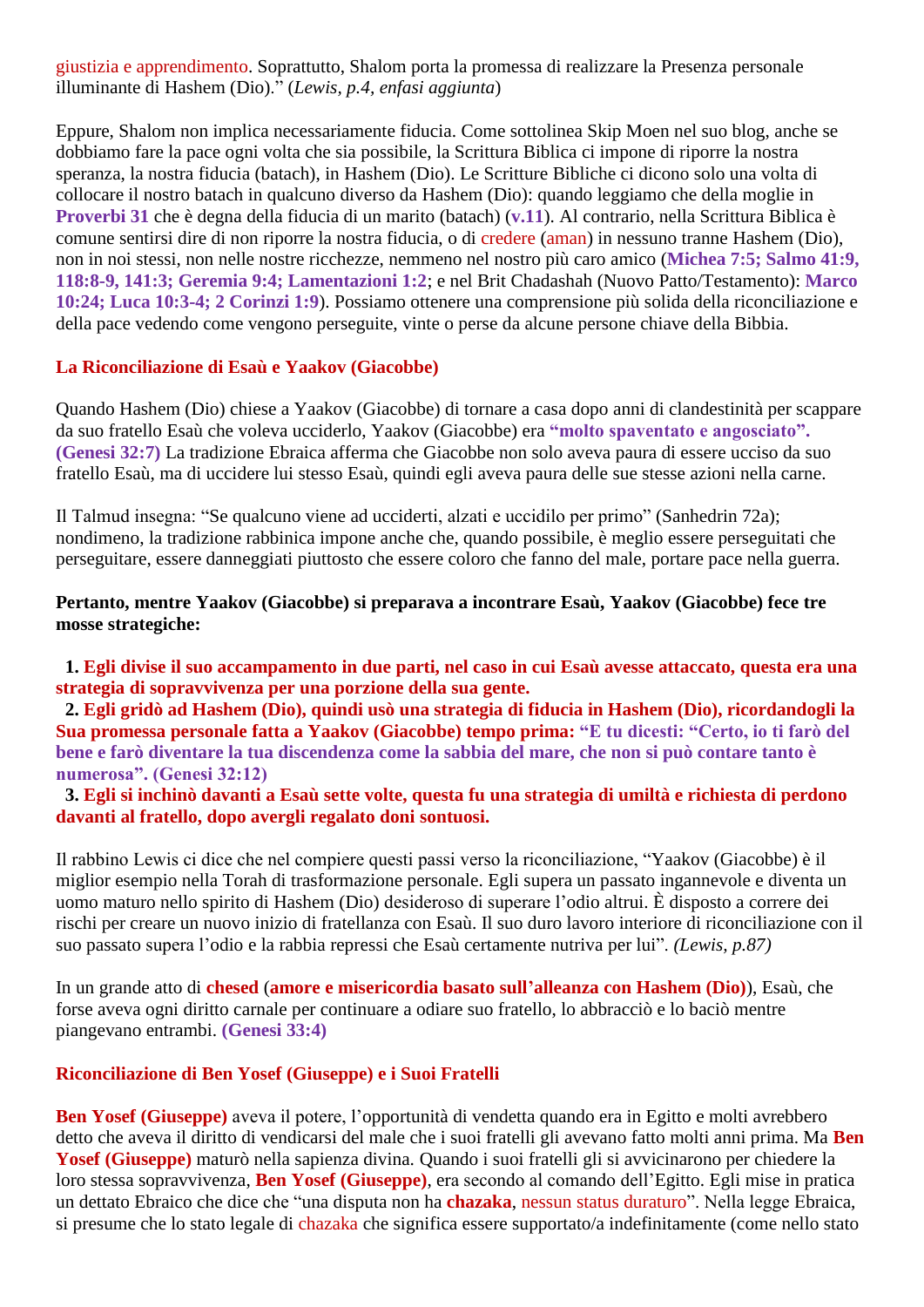di un Kohen o di Levita), quando si tratta di relazioni personali, non importa quanto amara sia diventata una discussione, "c'è sempre necessità di un'apertura da parte delle parti e un bisogno urgente di cogliere quell'apertura nei nostri cuori nel riparare i legami rotti con gli altri." Pertanto, "con il potere che gli è stato conferito, **Ben Yosef (Giuseppe)** è stato in grado di creare un nuovo inizio basato sulla compassione e sul desiderio di ripristinare l'unità della sua famiglia. (*Lewis, pagg.94-95*)

# **Jehu e il Ministero della Riconciliazione**

Il profeta Eliseo unse il Re Jehu per riconciliare Israele con Hashem (Dio). Il re riconobbe, tuttavia, che la pace non poteva esistere in Israele e specialmente tra Hashem (Dio) e il Suo popolo fintanto che il popolo riponeva la sua fiducia nei falsi dei e nelle persone malvagie. Egli chiese: **"Quando Joram vide Jehu, gli disse: 'Rechi pace, Jehu?' Jehu rispose: 'Che pace vi può essere finché durano le prostituzioni di tua madre Jezebel e le sue numerose magie?" (2 Re 9:22)**

Purtroppo Jehu purificò solo parzialmente la nazione di Israele. Egli uccise i falsi profeti di Baal e la malvagia regina Jezebel che aveva condotto Israele in una idolatria intensa. Egli distrusse molte delle statue che il popolo adorava. Ancora più importante, tuttavia, i cuori del popolo di Israele non era stato ripulito dai suoi desideri idolatri. Poiché il popolo di Israele si era purificato solo parzialmente nei propri cuori e dalle proprie pratiche, la piena pace e la riconciliazione con Hashem (Dio) non sono state ripristinate in loro e Israele ha iniziato a perdere battaglie e territori.

# **Riconciliazione, Teshuvah e Tikkun Olam**

La riconciliazione / restauro non è solo legato alla pace, ma è collegato ai valori Ebraici di Teshuvah e Tikkun Olam. **Teshuvah** è l'Ebraico per pentimento e si basa sul verbo **lashuv**, che significa tornare. L'idea di **Tikkun Olam (עולם תיקון / riparare il mondo)** è un valore Ebraico diretto a fare del bene per ottenere buoni risultati o riparare il danno che è stato fatto da altri. Anche se originariamente interpretato dal Giudaismo Ortodosso con il significato di "eliminazione di ogni idolatria nel mondo", in seguito **Tikkun Olam** è arrivato a suggerire di agire in un modo tale da portare favore nel mondo da parte di Hashem (Dio).

La **Teshuvah** è di grande importanza per il popolo Ebraico, specialmente durante le Festività Ebraiche di Settembre (Autunno), che includono i giorni del timore reverenziale (Dieci giorni di pentimento) tra Rosh HaShannah (1° giorno di Tishrei) e Yom Kippur (10° giorno di Tishrei). L'intero mese di Elul (il sesto mese del Calendario Biblico Ebraico) è riservato alla Teshuvah in preparazione per queste Festività chiamate anche Alti Giorni Santi.

Lo studioso medievale Maimonide ci istruisce sulla Teshuvah: "Che cos'è il pentimento? Consiste in questo: che il peccatore abbandona il suo peccato, lo rimuove dai suoi pensieri e decide nel suo cuore di non ripeterlo mai più".

## **Teshuvah è una svolta sia verso Hashem (Dio) che verso l'uomo. Comprendiamo che si tratta di un processo in cinque passaggi:**

- **1. Riconoscimento dei nostri peccati;**
- **2. Confessione dei nostri peccati a coloro che abbiamo ferito e richiesta di perdono da parte loro;**
- **3. Cessazione dal peccato;**
- **4. Dimostrazione di rimorso e rimpianto per il peccato;**
- **5. Decisione di vivere in un modo nuovo astenendosi dal peccato in futuro.** *(John J. Parsons)*

Lo stesso Yom Kippur è un rituale annuale di riconciliazione (o espiazione) tra il popolo e Hashem (Dio). Questo giorno di riconciliazione richiede che ognuno di noi si assuma la responsabilità della propria parte nei conflitti interpersonali. Tradizionalmente, non possiamo venire davanti ad Hashem (Dio) in cerca di riconciliazione quando il peccato che ci separa da Lui coinvolge un'altra persona. Dobbiamo prima andare e riconciliarci con quella persona e poi venire davanti ad Hashem (Dio). Certamente, vediamo lo stesso sentimento espresso nel Brit Chadashah (Nuovo Patto/Testamento): **"Se tu dunque stai per presentare la**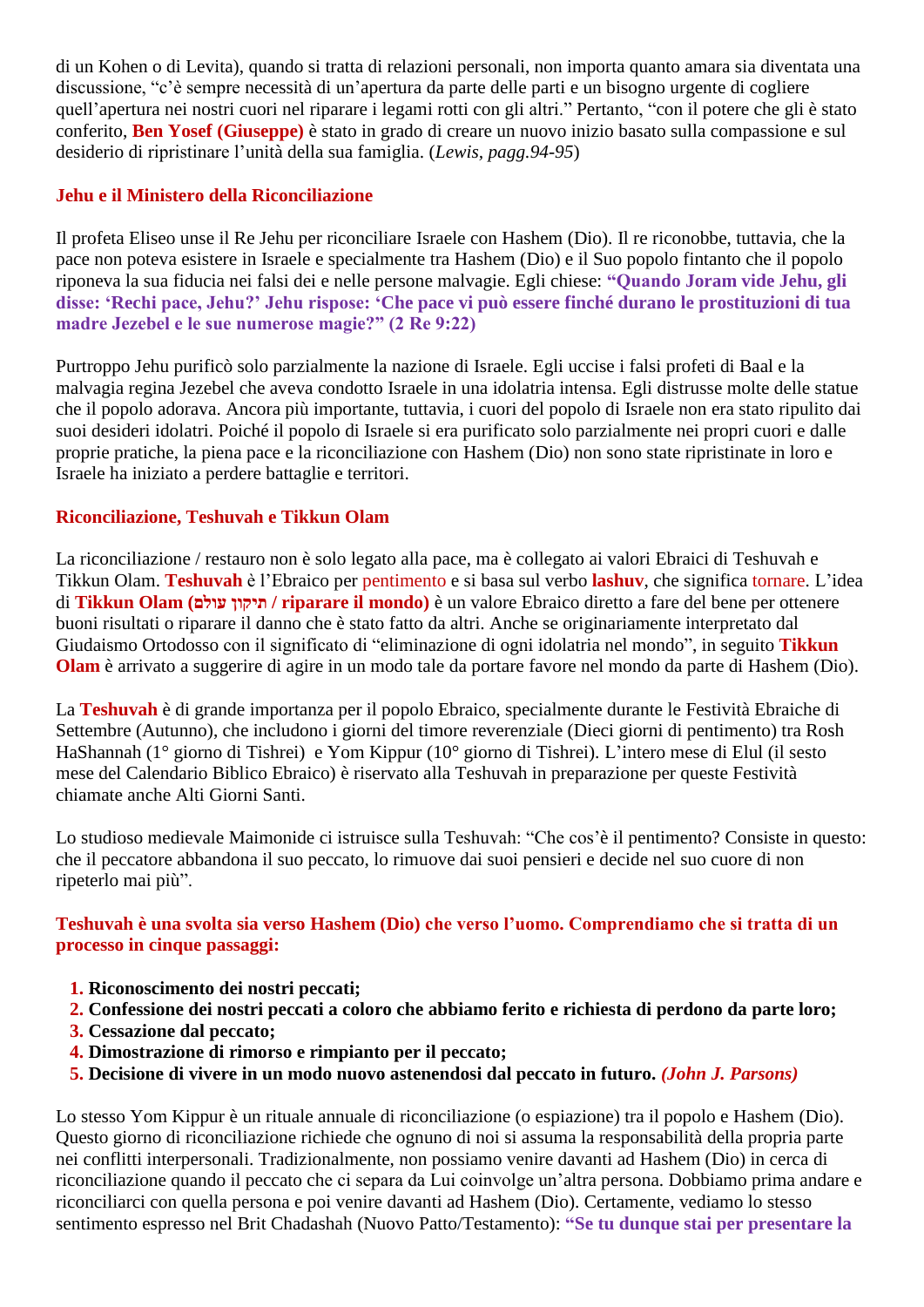### **tua offerta all'altare, e lì ti ricordi che tuo fratello ha qualcosa contro di te, lascia lì la tua offerta davanti all'altare e va' prima a riconciliarti con tuo fratello; poi torna e presenta la tua offerta". (Matteo 5:23-24)**

Dovremmo essere pronti a giungere a tale riconciliazione, ma farlo significa che una persona deve prima assumersi la responsabilità personale della propria azione. Altrimenti, non ci può essere alcun movimento verso la riconciliazione. Un esempio di questo è un marito e una moglie che sono diventati emotivamente distanti. La riconciliazione inizia quando almeno uno dei due smette di giocare al gioco del dare la colpa all'altro e prende provvedimenti per accettare la responsabilità delle proprie azioni. Come in un matrimonio, non riusciamo a raggiungere la riconciliazione con Hashem (Dio) quando giochiamo il gioco di chi ha la colpa contro di Lui, dobbiamo ammettere le nostre responsabilità ed errori chiedendo perdono a Lui.

"Su Yom Kippur, siamo di fronte ad Hashem (Dio), mano sul cuore e diciamo: "Hashem (Dio): non è colpa tua. Ci assumiamo la nostra responsabilità. Non siamo chi dovremmo essere, quindi la vita non è come potrebbe essere. Siamo noi il problema nella relazione, non tu." Solo quando iniziamo ad assumerci la nostra responsabilità è possibile la riconciliazione con Hashem (Dio), scrive il rabbino Shaul Rosenblatt. *(Aish)*

#### **Ministero della Riconciliazione**

Proprio come nel Giudaismo, la riconciliazione è fondamentale per il Cristianesimo. Attingendo all'insegnamento dell'apostolo Paolo nella Seconda Lettera ai Corinzi, il grande ministro e insegnante Cristiano, C. H. Spurgeon, spiegò come Hashem (Dio), attraverso Yeshua (Gesù il Messia), abbia riconciliato l'umanità con se stesso dopo la "caduta" di Adamo ed Eva.

In un sermone tenuto nel 1908 Spurgeon disse: "E poi, ti ricordo ancora una volta che il lavoro di riconciliazione da parte di Hashem (Dio) è già stato fatto. Egli "ci ha dato il ministero della riconciliazione", ma "ci ha riconciliati con se stesso attraverso Yeshua (Gesù Cristo)". Quando Yeshua (Gesù Cristo) è stato crocifisso alla croce di esecuzione romana, quando Yeshua (Gesù Cristo) è morto, quando Yeshua (Gesù Cristo) è risuscitato dalla morte, tutto è stato compiuto affinché Hashem (Dio) potesse essere in grado di perdonare noi peccatori colpevoli e riceverci nel Suo seno! Nulla può essere aggiunto all'opera compiuta da Yeshua (Gesù Cristo), in cui ha detto: "Tutto è compiuto". *(Gemme di Spurgeon)*

Nella sua Lettera agli **Efesini**, l'apostolo Paolo scrive anche della riconciliazione tra Gentili ed Ebrei (**2:12- 20**) parlando dell'abbattimento del muro di ostilità tra uomo e Hashem (Dio**): "eravate in quel tempo senza Yeshua (Gesù Cristo), estranei dalla cittadinanza d'Israele e estranei ai patti della promessa, non avendo speranza ed essendo senza Hashem (Dio) nel mondo. Ma ora, in Yeshua (Gesù Cristo), voi che un tempo eravate lontani, siete stati avvicinati per mezzo del sangue di Yeshua (Gesù Cristo). Egli infatti è la nostra pace, colui che ha fatto dei due popoli uno e ha demolito il muro di separazione." (Efesini 2:12-14)**

#### **Riconciliazione Arabi ed Ebrei attraverso Yeshua (Gesù Cristo) il Messia**

Situati per la maggior parte a Gerusalemme, i ministeri Messianici hanno fatto molta strada per unire i credenti Ebrei e Arabi. Molti di questi credenti in Yeshua (Gesù Cristo) Arabi provengono dalla Striscia di Gaza e dall'Autorità Palestinese e hanno radici che risalgono ai tempi antichi su cui è perneata la profonda ostilità nei confronti degli Ebrei e dello stato di Israele. Accettare Yeshua ha creato un cambiamento fondamentale nella loro vita, che viene esibito ogni estate quando uno dei ministeri messianici in Israele organizza la sua conferenza e sensibilizzazione, chiamata Elav.

Durante questa conferenza annuale è comune vedere Arabi con legami ad Hamas che condividono la loro testimonianza del superamento dell'ostilità' accettando il Messia Ebreo e pregando insieme ai credenti Ebrei in Yeshua, molti dei quali indossano ancora le uniformi dell'esercito Israeliano delle Forze di Difesa (IDF). In realtà, questi credenti Arabi stanno rischiando la vita semplicemente partecipando alla conferenza. Ma, purtroppo, tali eventi non sono necessariamente la norma per la società Israeliana, come scrive un credente Ebreo Israeliano per l'Istituto di Giustizia di Gerusalemme sul sito web di Musalha. Egli prende atto della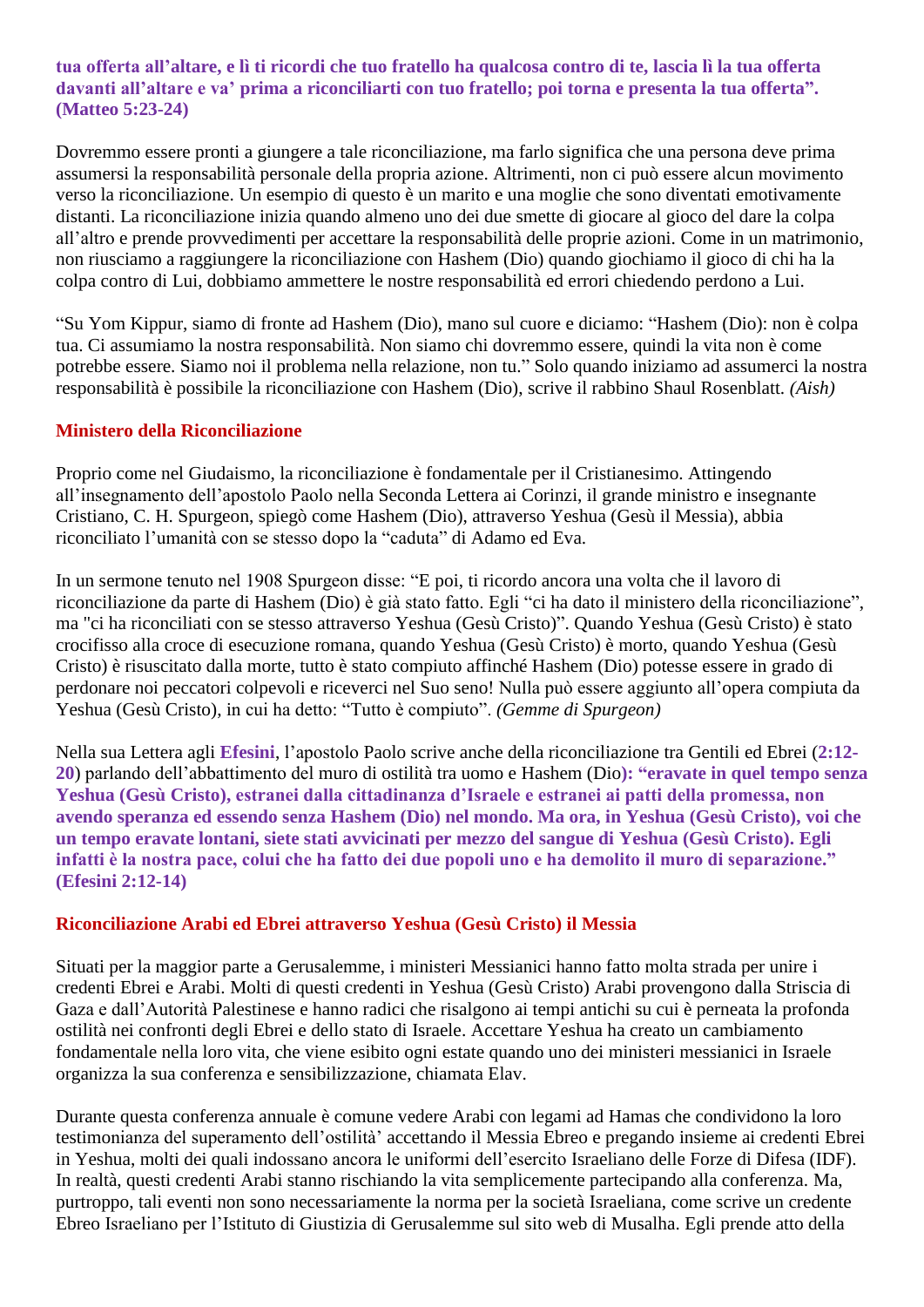precaria posizione dei credenti Ebrei nella società Israeliana in generale e di come essi, e in particolare le generazioni più giovani, debbano lavorare per vedersi accettati come eguali all'interno della cultura Israeliana.

Egli dice che la maggior parte delle congregazioni Messianiche in Israele non si concentrano sui rapporti con i credenti Arabi, concentrandosi piuttosto su quelli che percepiscono come problemi più urgenti. Dice che la maggior parte dei capi spirituali delle congregazioni sono sovraccarichi di lavoro, ricoprono diversi ruoli nella congregazione e non hanno il tempo di ricevere una formazione in settori come la riconciliazione. Egli dice che entrambe le parti devono riconoscere l'importanza di questo problema e che i credenti in Yeshua (Gesù Cristo) dovrebbero dare l'esempio agli altri nelle loro stesse nazioni. Lo scrittore sostiene che man mano che le generazioni più giovani di credenti in Yeshua (Gesù Cristo) si sentiranno meno sotto pressione nel dimostrare la propria identità di Ebrei e Israeliani, ci saranno nuove opportunità per creare ponti con la comunità Araba credente in Yeshua (Gesù Cristo) in Israele e nei territori palestinesi. Tale riconciliazione sarebbe una testimonianza sia per gli Arabi che per gli Ebrei, dimostrando che mentre l'unità politica potrebbe non essere ancora possibile, lo è invece l'unità spirituale, la pace e la riconciliazione attraverso Yeshua (Gesù Cristo il Messia).

## **Riconciliazione Provocatoria: Riflessioni sulla Nuova Dichiarazione Ebraica sul Cristianesimo**

Ognuno di noi è responsabile di compiere passi verso la riconciliazione, verso lo Shalom. A volte la realizzazione di questo porta a iniziative uniche. Gli sforzi all'interno del Giudaismo per realizzare la riconciliazione tra Ebrei e Gentili includono quella di 170 capi Ebrei che rappresentano tutti i rami del Giudaismo che hanno firmato una dichiarazione che indica otto punti di terreno comune e uno scopo condiviso tra Cristiani ed Ebrei. L'affermazione si chiama **Dabru Emet** *(Parlare la Verità)* e arriva in risposta a quello che si definisce "uno spostamento senza precedenti nelle relazioni Ebraiche e Cristiane".

Si chiede una risposta ponderata al cambiamento delle posizioni della Chiesa Cattolica e del Cristianesimo in generale nei confronti del Giudaismo e del popolo Ebraico. Nel documento si riconoscono le nostre radici condivise di fede mentre si richiama anche l'attenzione su quelle che il documento chiama "differenze inconciliabili". Indicando l'Olocausto, il documento riconosce il ruolo svolto dagli insegnamenti storici Cristiani, ma **non** identifica il nazismo con il Cristianesimo. Riconosce anche il ruolo svolto da molti Cristiani nel salvare gli Ebrei. (Relazioni Cristiane Ebraiche)

Nel 1990, attraverso la guida del cardinale Cassidy, la Chiesa Cattolica iniziò un processo di riflessione e pentimento nei confronti del suo rapporto con il popolo Ebraico. Ciò ha portato alla storica dichiarazione "Noi Ricordiamo", attraverso la quale la Chiesa chiede perdono per le azioni passate nei confronti degli Ebrei. Nell'annunciare il suo progetto per valutare il rapporto della Chiesa con gli Ebrei, il cardinale Cassidy ha usato il termine *teshuvah*.

Il Rabbino Jack Bemporad ha osservato il documento presso il Pontificio Collegio Nordamericano della Città del Vaticano. (Centro per la comprensione interreligiosa del pentimento e della riconciliazione) Anche lui descrive il pentimento e la riconciliazione come una relazione mutata tra le persone e tra se' stessi ed Hashem (Dio). "La parola Ebraica Teshuvah usata in alcune delle dichiarazioni dei vescovi e nel documento "Ricordiamo", afferma chiaramente che d'ora in poi la comunità Cattolica ha appreso che deve esistere una nuova relazione tra la Chiesa e il popolo Ebraico".

Aggiunge: "Sono sicuro che il cardinale Cassidy fosse pienamente consapevole dell'affermazione di Maimonide secondo cui il vero pentimento significava affrontare la stessa situazione e agire in modo diverso. Come abbiamo visto, il Papa ha incarnato la Teshuvah in senso maimonideo nelle sue numerose dichiarazioni e azioni dirette alla riconciliazione. "E la Teshuvah, è stata anche incorporata nell'accordo che stabilisce relazioni diplomatiche complete tra Israele e la Santa Sede quando prevedeva uno sforzo unitario da parte della Chiesa Cattolica ovunque per combattere l'antisemitismo ovunque si potesse verificare." (Ciunow)

Naturalmente, tali sforzi da parte della Chiesa Cattolica sono importanti, incoraggianti e benvenuti. Molte chiese Pentecostali hanno anche compiuto sforzi per realizzare la riconciliazione con gli Ebrei, sforzi che